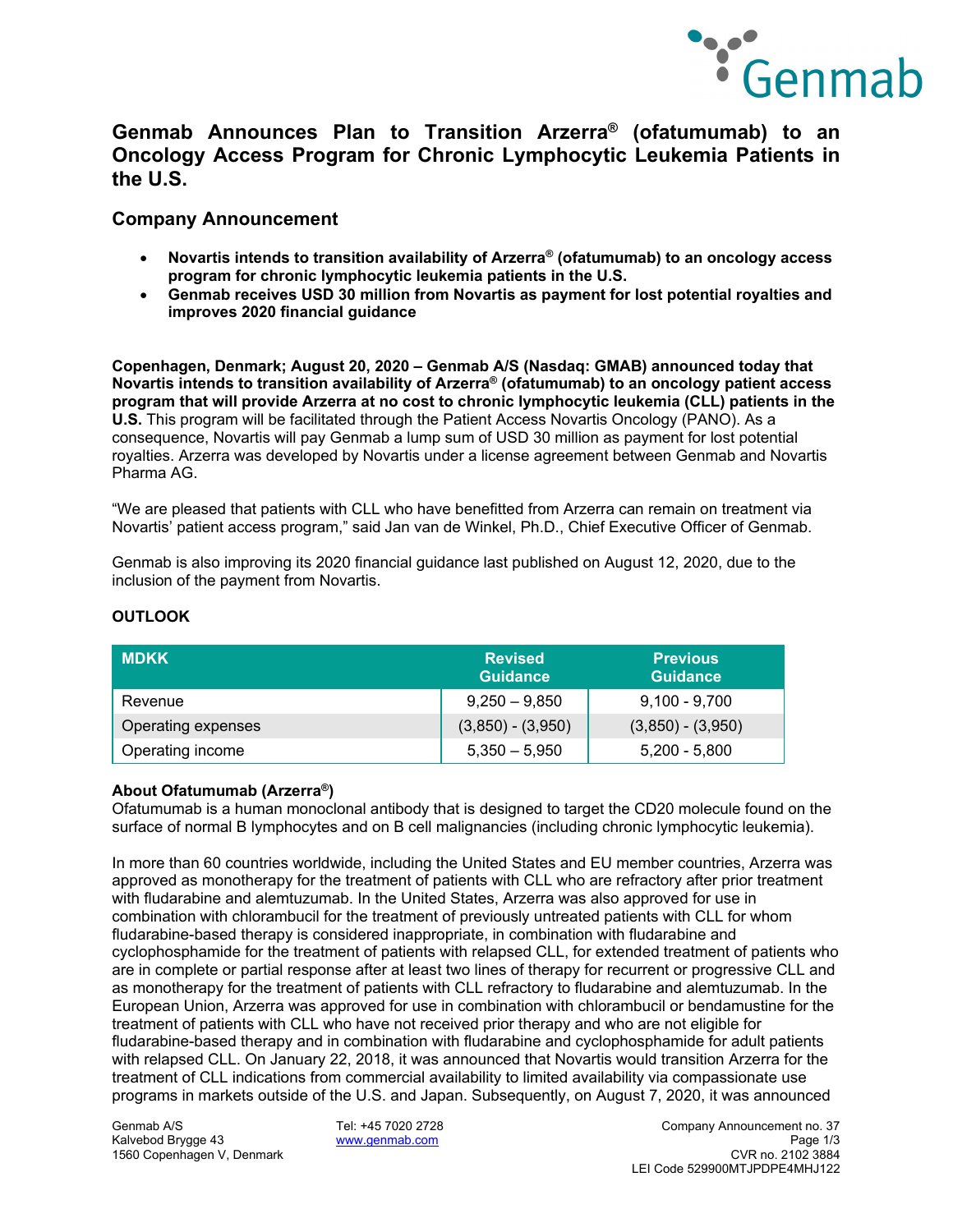

## **Genmab Announces Plan to Transition Arzerra® (ofatumumab) to an Oncology Access Program for Chronic Lymphocytic Leukemia Patients in the U.S.**

that Novartis would transition availability of Arzerra in the U.S. to an oncology access program. Novartis obtained rights for ofatumumab from Genmab in all indications in December 2015.

#### **About Genmab**

Genmab is a publicly traded, international biotechnology company specializing in the creation and development of differentiated antibody therapeutics for the treatment of cancer. Founded in 1999, the company is the creator of the following approved antibodies: DARZALEX® (daratumumab, under agreement with Janssen Biotech, Inc.) for the treatment of certain multiple myeloma indications in territories including the U.S., Europe and Japan, Kesimpta® (subcutaneous ofatumumab, under agreement with Novartis AG), for the treatment of adults with relapsing forms of multiple sclerosis in the U.S. and TEPEZZA® (teprotumumab, under agreement with Roche granting sublicense to Horizon Therapeutics plc) for the treatment of thyroid eye disease in the U.S. A subcutaneous formulation of daratumumab, known as DARZALEX FASPRO™ (daratumumab and hyaluronidase-fihj) in the U.S., has been approved in the U.S. and Europe for the treatment of adult patients with certain multiple myeloma indications. The first approved Genmab created therapy, Arzerra® (ofatumumab, under agreement with Novartis AG), approved for the treatment of certain chronic lymphocytic leukemia indications, is available in Japan and is also available in other territories via compassionate use or oncology access programs. Daratumumab is in clinical development by Janssen for the treatment of additional multiple myeloma indications, other blood cancers and amyloidosis. Genmab also has a broad clinical and pre-clinical product pipeline. Genmab's technology base consists of validated and proprietary next generation antibody technologies - the DuoBody® platform for generation of bispecific antibodies, the HexaBody® platform, which creates effector function enhanced antibodies, the HexElect® platform, which combines two co-dependently acting HexaBody molecules to introduce selectivity while maximizing therapeutic potency and the DuoHexaBody® platform, which enhances the potential potency of bispecific antibodies through hexamerization. The company intends to leverage these technologies to create opportunities for full or co-ownership of future products. Genmab has alliances with top tier pharmaceutical and biotechnology companies. Genmab is headquartered in Copenhagen, Denmark with sites in Utrecht, the Netherlands, Princeton, New Jersey, U.S. and Tokyo, Japan.

#### **Contact:**

Marisol Peron, Corporate Vice President, Communications & Investor Relations T: +1 609 524 0065; E: mmp@genmab.com

#### **For Investor Relations:**

Andrew Carlsen, Senior Director, Investor Relations T: +45 3377 9558; E: acn@genmab.com

*This Company Announcement contains forward looking statements. The words "believe", "expect", "anticipate", "intend" and "plan" and similar expressions identify forward looking statements. Actual results or performance may differ materially from any future results or performance expressed or implied by such statements. The important factors that could cause our actual results or performance to differ materially include, among others, risks associated with pre-clinical and clinical development of products, uncertainties related to the outcome and conduct of clinical trials including unforeseen safety issues, uncertainties related to product manufacturing, the lack of market acceptance of our products, our inability to manage growth, the competitive environment in relation to our business area and markets, our inability to attract and retain suitably qualified personnel, the unenforceability or lack of protection of our patents and proprietary rights, our relationships with affiliated entities, changes and developments in technology which may render our products or technologies obsolete, and other factors. For a further discussion of these risks, please refer to the risk management sections in Genmab's most recent financial reports, which are available on www.genmab.com and the risk*  factors included in Genmab's most recent Annual Report on Form 20-F and other filings with the U.S. Securities and Exchange *Commission (SEC), which are available at www.sec.gov. Genmab does not undertake any obligation to update or revise forward looking statements in this Company Announcement nor to confirm such statements to reflect subsequent events or circumstances after the date made or in relation to actual results, unless required by law.* 

*Genmab A/S and/or its subsidiaries own the following trademarks: Genmab®; the Y-shaped Genmab logo®; Genmab in combination with the Y-shaped Genmab logo®; HuMax®; DuoBody®; DuoBody in combination with the DuoBody logo®; HexaBody®; HexaBody in* 

1560 Copenhagen V, Denmark

Genmab A/S Tel: +45 7020 2728 Company Announcement no. 37 kalvebod Brygge 43 <u>www.genmab.com</u> Page 2/3<br>1560 Copenhagen V. Denmark CVR no. 2102 3884 LEI Code 529900MTJPDPE4MHJ122